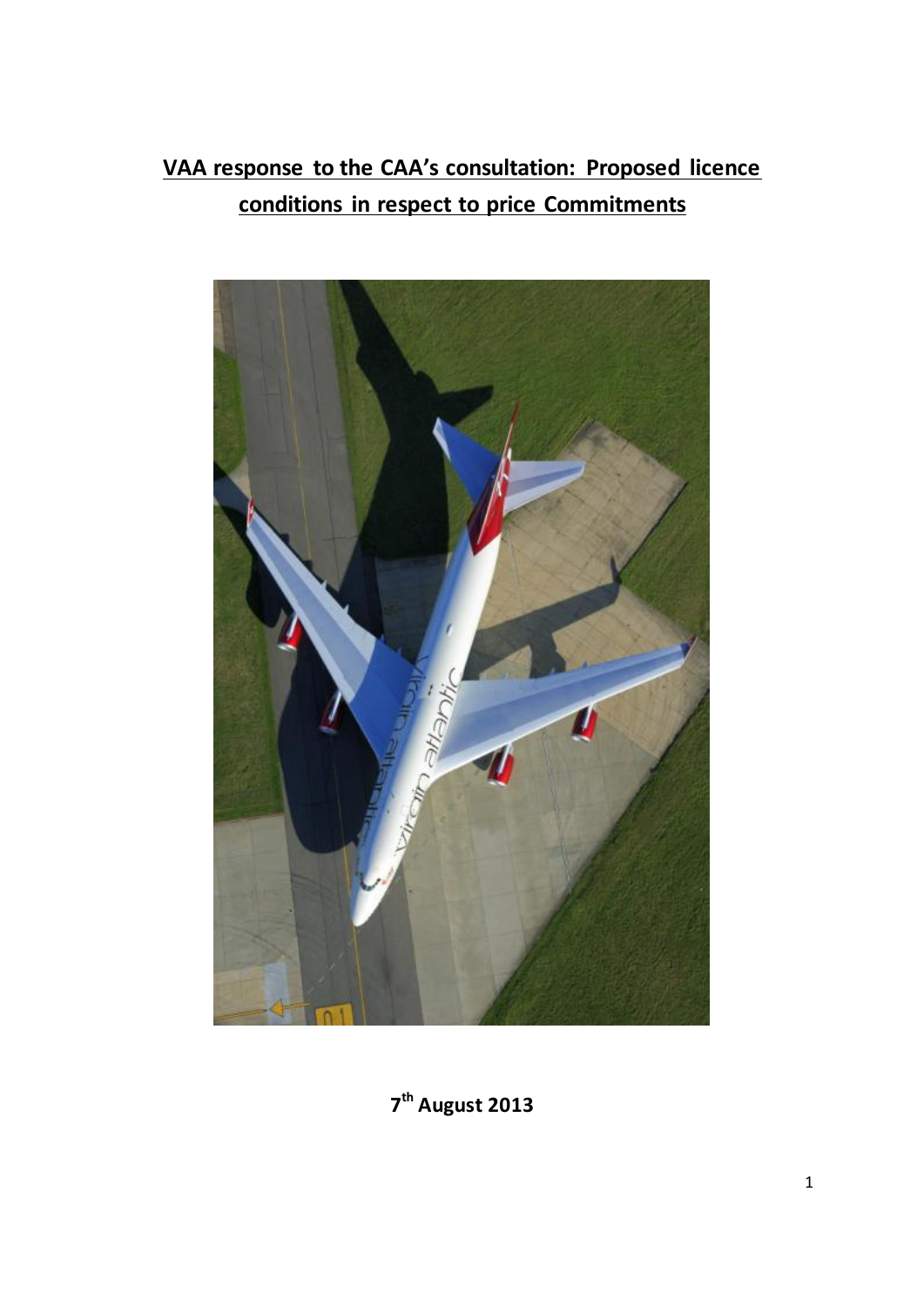# **Contents**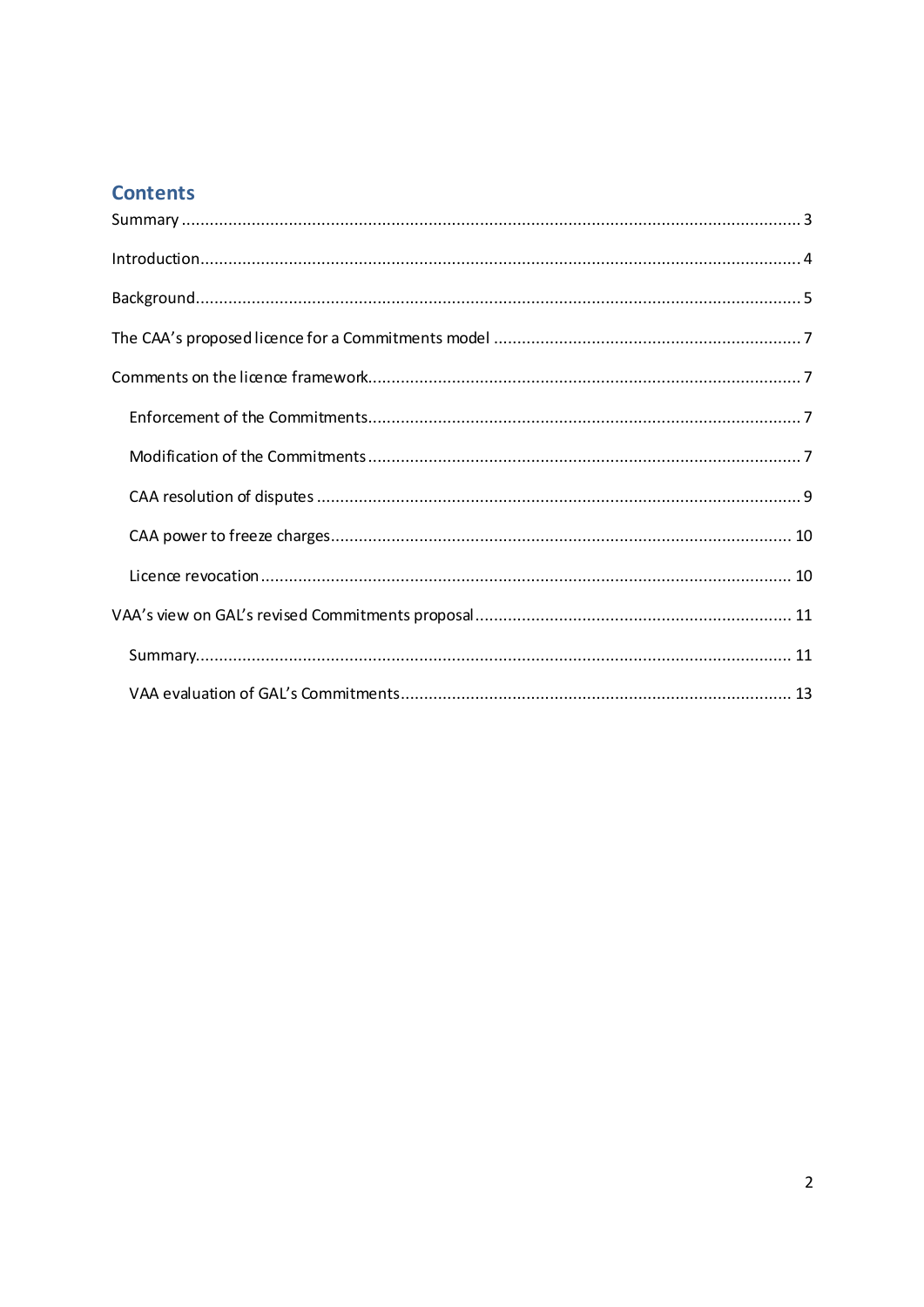# <span id="page-2-0"></span>**Summary**

This response outlines VAA's feedback on the revised commitment terms issued by GAL and the proposed licence conditions set out by the CAA.

While the majority of the modifications the CAA has made to the licence have been welcomed, VAA still has a number of outstanding issues. Moreover, VAA does not believe that the modifications GAL has made to the terms of the proposed Commitments go far enough to remedy the risk of the airport exercising its significant market power to the detriment of passengers.

Finally, the Commitments currently proposed, are a long way off the terms VAA would expect in a normal commercial relationship. We, therefore, currently do not view the creation of such Commitments as an effective remedy for the substantial market power that Gatwick continues to hold and it is difficult to see what benefits they offer passengers over RAB regulation.

We remain open to working with the CAA to further develop this proposal however, given the relatively limited timescale until the start of Q6, and the significant issues that need to be overcome, the VAA believes RAB regulation is more appropriate and in the best interest of the passenger. If the CAA is going to further explore the potential for price Commitments it will need to be clear and precise about the requirements and benefits of any commitment regime. In addition, it is vital that airlines are fully involved in any further development work on Commitments.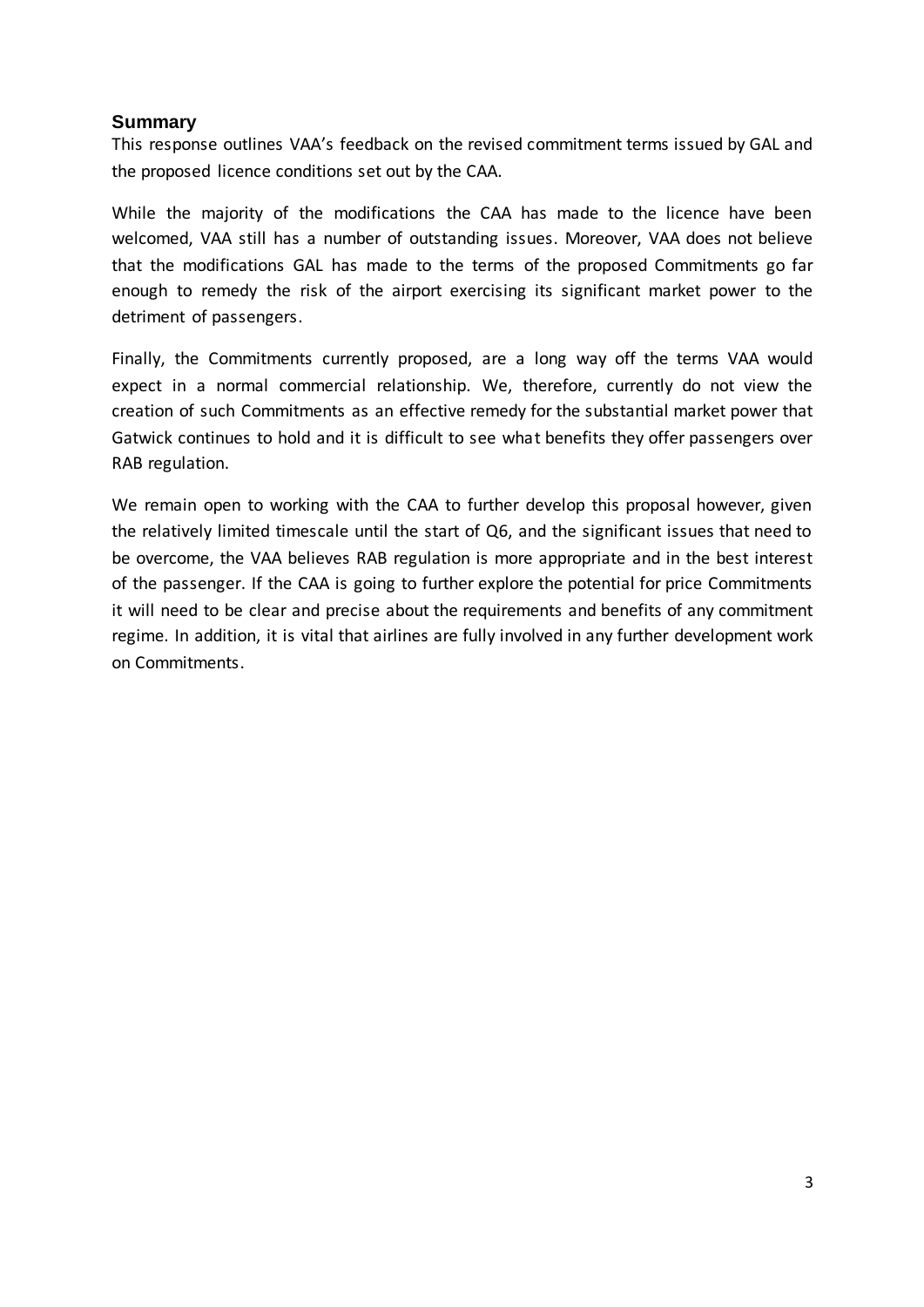#### <span id="page-3-0"></span>**Introduction**

VAA welcomes the opportunity to respond to the CAA's consultation letter of the 15<sup>th</sup> July on price Commitments. VAA continues to believe that GAL holds significant market power. Despite this, we have been continually open to considering the concepts being explored around alternative forms of regulation and in particular contracts and Commitments at the airport. However, as they were initially proposed by GAL we did not see these as a sufficient remedy to GAL's substantial market power.

As such, VAA provided detailed responses to the initial Commitments proposal put forward by GAL. We welcomed the extent to which some of these comments had been addressed by the CAA in its initial proposals. In particular that GAL's Commitments would need to be based on a lower price (although VAA believe it should be lower than proposed by the CAA) and that a regulatory back-stop, in the form of a licence would be needed.

Since the publication of the CAA's initial proposals, GAL has published an updated version of its Commitments and the CAA has provided more detail of how GAL's proposed Commitments would operate within a regulatory licence. It is worth noting that while VAA believe, like the CAA, that a regulatory licence would be necessary if they are pursuing GAL's proposal on Commitments, this is not currently part of GAL's proposal.

We note the CAA has asked for feedback on two main questions:

- a) The CAA's proposed licence for a Commitments model;
- b) Whether GAL's revised Commitments proposal addresses concerns that terms in the Commitments would not be in the interest of end users.

This response addresses these two questions in turn. Whilst this response focuses on the licence proposals put forward by the CAA, the 'Minded to' publication on market power at Gatwick by the CAA is important context. VAA has responded separately to this consultation.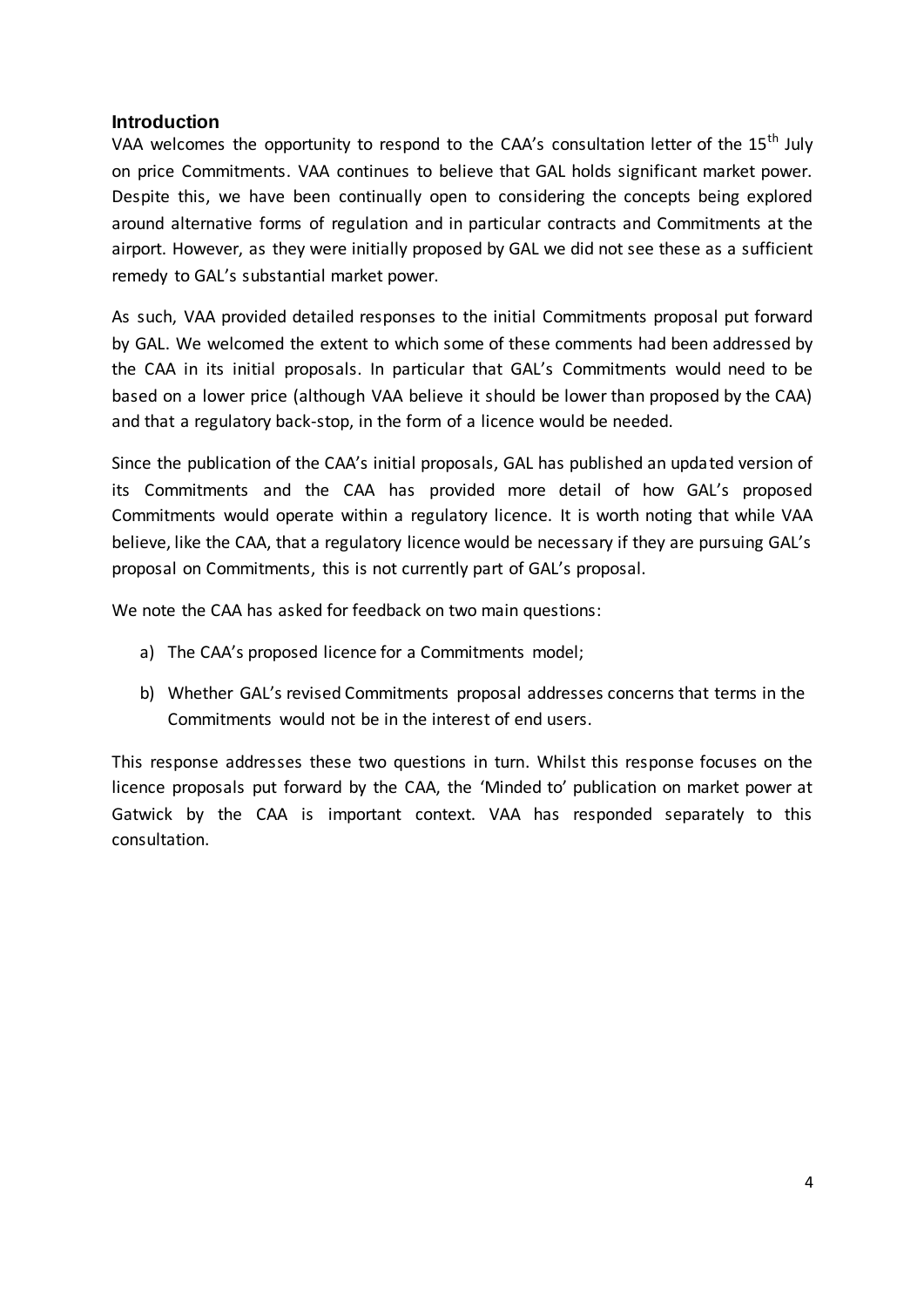# <span id="page-4-0"></span>**Background**

The CAA's initial proposals expressed a preference for a 'Commitments' based regulatory model for GAL in Q6, with some suggested modifications from the proposal put forward by GAL in its business plan in February. If these modifications cannot be agreed the back-stop regulation will be a traditional RAB based mechanism.

VAA welcomed the assessment from the CAA that there were a number of issues with GAL's proposal. In particular the CAA highlighted that the enforceability and the terms of the Commitments are such that they do not offer sufficient protection to be in the passenger interest. VAA agreed that the Commitments proposal previously put forward was not workable and provided evidence on this in previous submissions.

The CAA suggested a number of changes, in their initial proposals, that would need to be made to the Commitments proposals to make them a workable solution to protect passengers from GAL's market power in Q6. The first set of changes was new licence conditions that would need to be introduced to ensure the regulatory back-stop provided enough protection.

VAA agreed with the CAA's assessment that any Commitments framework should be backed up by a regulatory licence. However, evidence was provided on the workability of the proposed approach.

Other than the regulatory licence, the CAA's initial proposals also raised a number of other issues with GAL's proposals. These are around:

- **Price**: The CAA would want the Commitments to offer a price that is fair.
- **Efficiency**: The amendment of the full pass through of the costs of changes to security requirements, to something similar to the Q5 arrangements, the removal of the pass through of taxation changes, and the removal of the pass through of development costs of a second runway.
- **Service quality**: The level of rebates and bonuses in the service quality scheme should prevent service quality from being reduced and provide bonuses only where there is significant outperformance of existing levels of service quality. The Commitments should also include protection against repeated failures to meet service quality targets. Airline service quality targets should also not distort competition between airlines.
- **Capex**: A commitment to deliver any outputs resulting from the capex plan that are over and above the outputs that would be reflected in the service quality regime.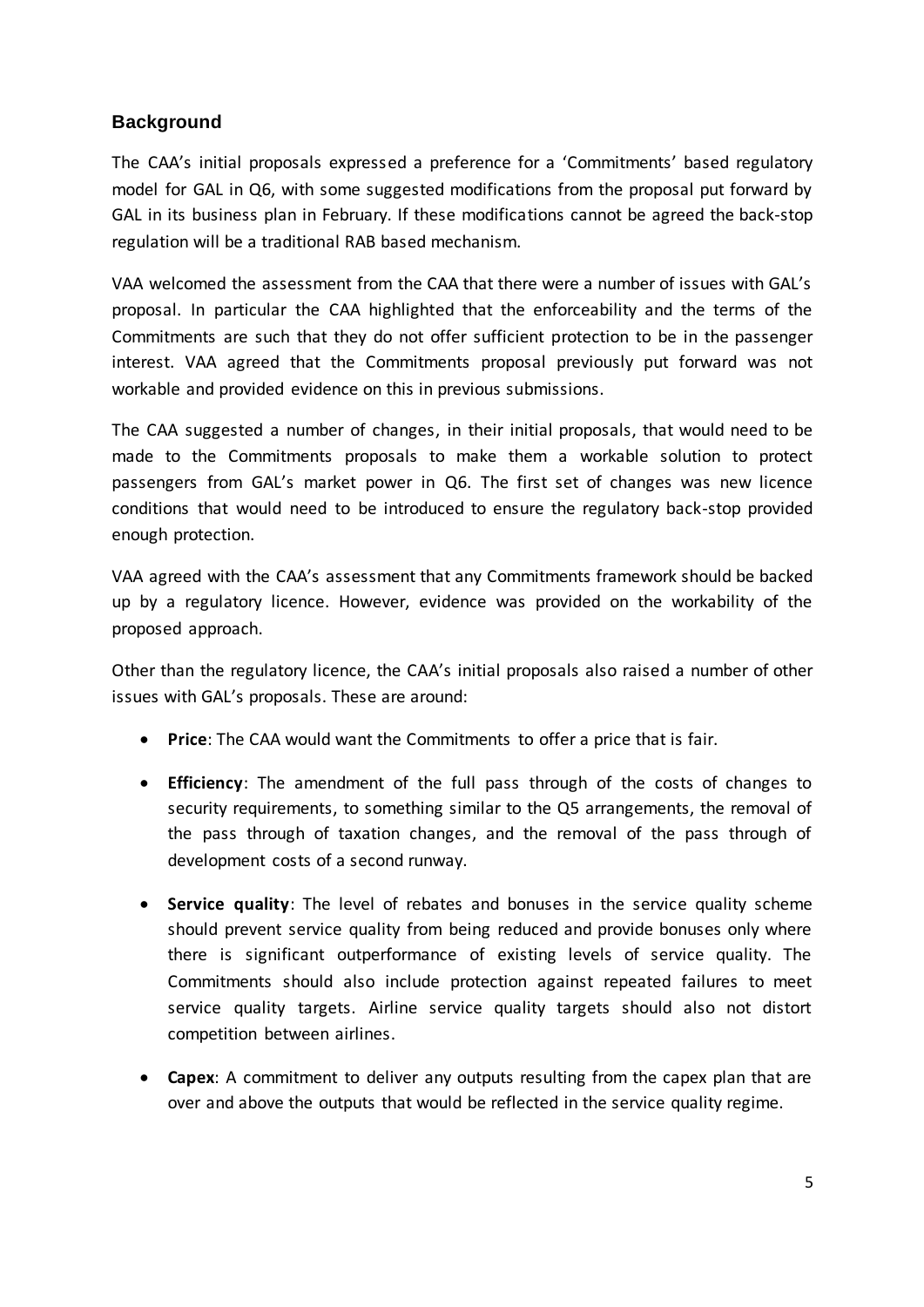- **Consultation**: The Commitments should include consultation requirements beyond those required by the Airport Charges Directive (ACD) and address the significant information asymmetry between GAL and the airlines;
- **Transparency**: The Commitments should provide sufficient information to airlines to allow them to understand whether charges are reasonable.
- **Operational resilience**: The Commitments should provide clarity on what GAL will do and how it will interact with other operators at Gatwick to ensure the availability and continuity of airport operation services to further the interests of passengers, particularly during disruption.
- **Financial resilience:** The Commitments should provide clarity on what GAL will do to ensure the financial resilience and continuity of service.

# $\times$

GAL shared an updated version of its Commitments on the  $7<sup>th</sup>$  June 2013. As this came relatively late in the consultation period, and did not include a revised price, VAA simply provided some initial points about the updated proposal from GAL in its response to the CAA's initial proposals:

- GAL maintains that a regulatory, licence back-stop is not needed and as such this is not included in their updated Commitments. VAA continued to believe that a licence is essential to provide sufficient protection for passengers;
- GAL has not included an updated price in its proposals this makes it impossible to assess the commercial viability or value to passengers of any proposal;
- There remains significant uncertainty around future charges; for example, from potential runway 2 costs and service bonuses; and,
- There remains service standards on airlines which VAA does not believe are appropriate, given the current SQR regime.

We, therefore, currently do not view the creation of such Commitments (as proposed by GAL) as an effective remedy for the substantial market power that Gatwick will continue to hold over the next regulatory period.

Since the responses to the initial proposals feedback was provided, GAL has released an updated price for its Commitments and the CAA has revised its licence proposal. This response focuses on these elements.  $\mathbb{X}$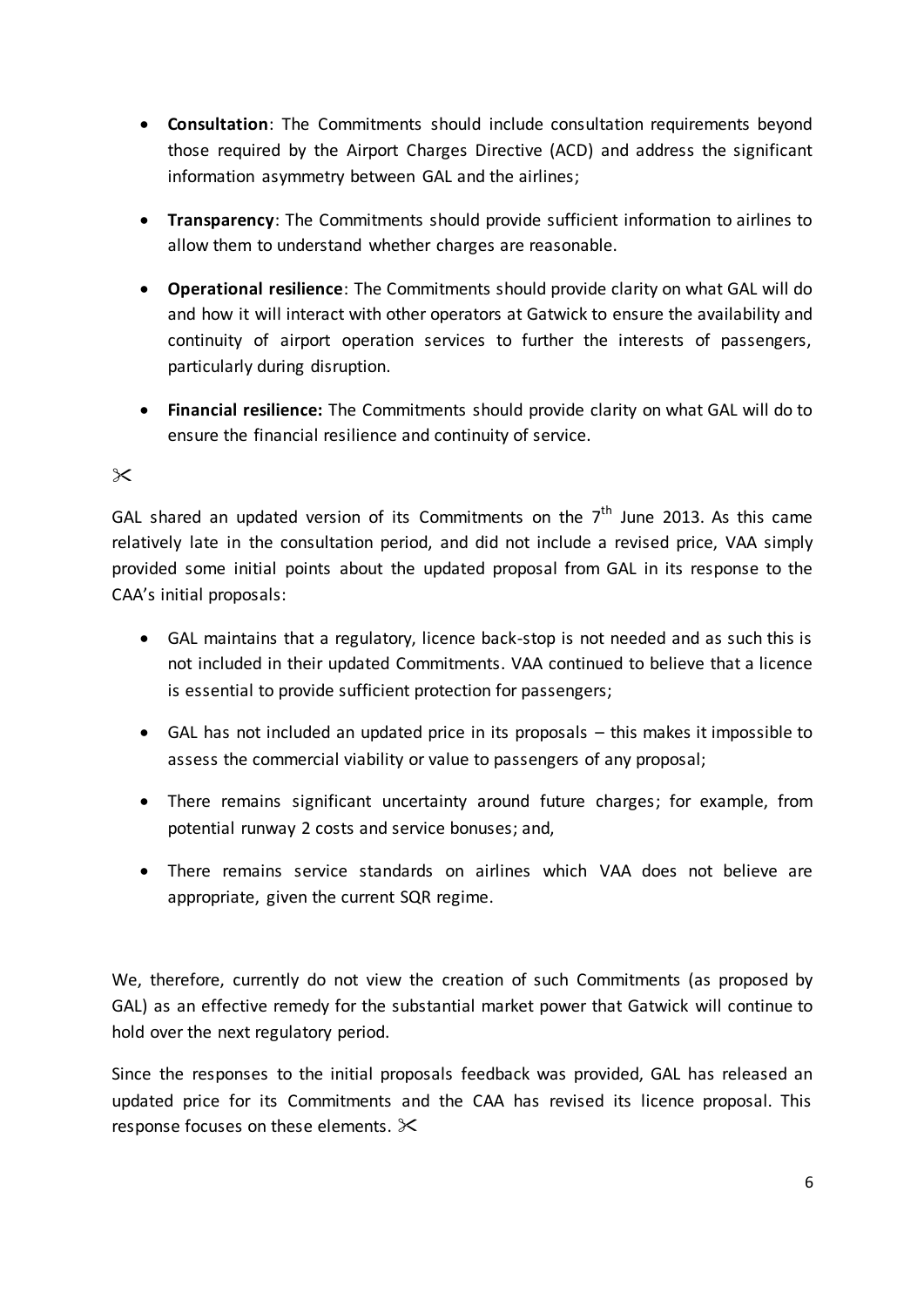# <span id="page-6-0"></span>**The CAA's proposed licence for a Commitments model**

VAA appreciates the efforts made by the CAA to address concerns raised by airlines with the licence framework for the proposed Commitments approach. However, we do have a number of remaining concerns on the detail of the proposed licence framework and on the terms and conditions of the proposed Commitments. These concerns are set out in detail below and support the points discussed in the ACC response to this consultation.

# <span id="page-6-1"></span>**Comments on the licence framework**

# <span id="page-6-2"></span>**Enforcement of the Commitments**

VAA support Condition 3.1 as a necessary and effective licence term, incorporating the Commitments into the licence. A breach of a commitment would therefore represent a breach of a licence condition and all the enforcement powers under the Civil Aviation Act 2012 (the "Act") would be available to deal with it.

Condition 3.2, requiring compliance in a manner designed to further the interests of users of air transport services in specified particulars, is also a positive move that should have the effect of filling unintended gaps in the Commitments and minimising the risk of unfavourable interpretations of them by GAL. As a drafting point, we consider that Condition 3.2 needs to be modified to say, "*In complying with the Commitments and this Condition 3*…" as we are not convinced that the existing drafting is sufficient to have the intended effect. Condition 3.1 turns the Commitments into licence conditions but it is not obvious that it makes them part of "*this Condition 3*".

Conditions 3.1 and 3.2 successfully address our objection that it could be considered unlawful to impose obligations in a form that were not capable of being enforced under the Act.

# <span id="page-6-3"></span>**Modification of the Commitments**

The CAA's draft licence conditions make good progress in addressing many of our previous concerns about modification of the Commitments.

In particular, the CAA's revised proposal addresses the concern that GAL could alter or withdraw from the conditions of use, by making the Commitments conditions of the licence. As such, none of the Commitments can be varied unless the subject of a specific exception allowing variation in particular circumstances. We consider that this is an effective mechanism.

We previously expressed concern that the CAA appeared to envisage GAL having the ability to unilaterally vary at least some of the Commitments where it had an undefined "good reason" for doing so. Whilst we still do not have the drafting for the relevant provisions of the Commitments, it now appears that the only power to vary will be as specified in the Commitments and thus, for example, where there is approval by x% of airlines paying fees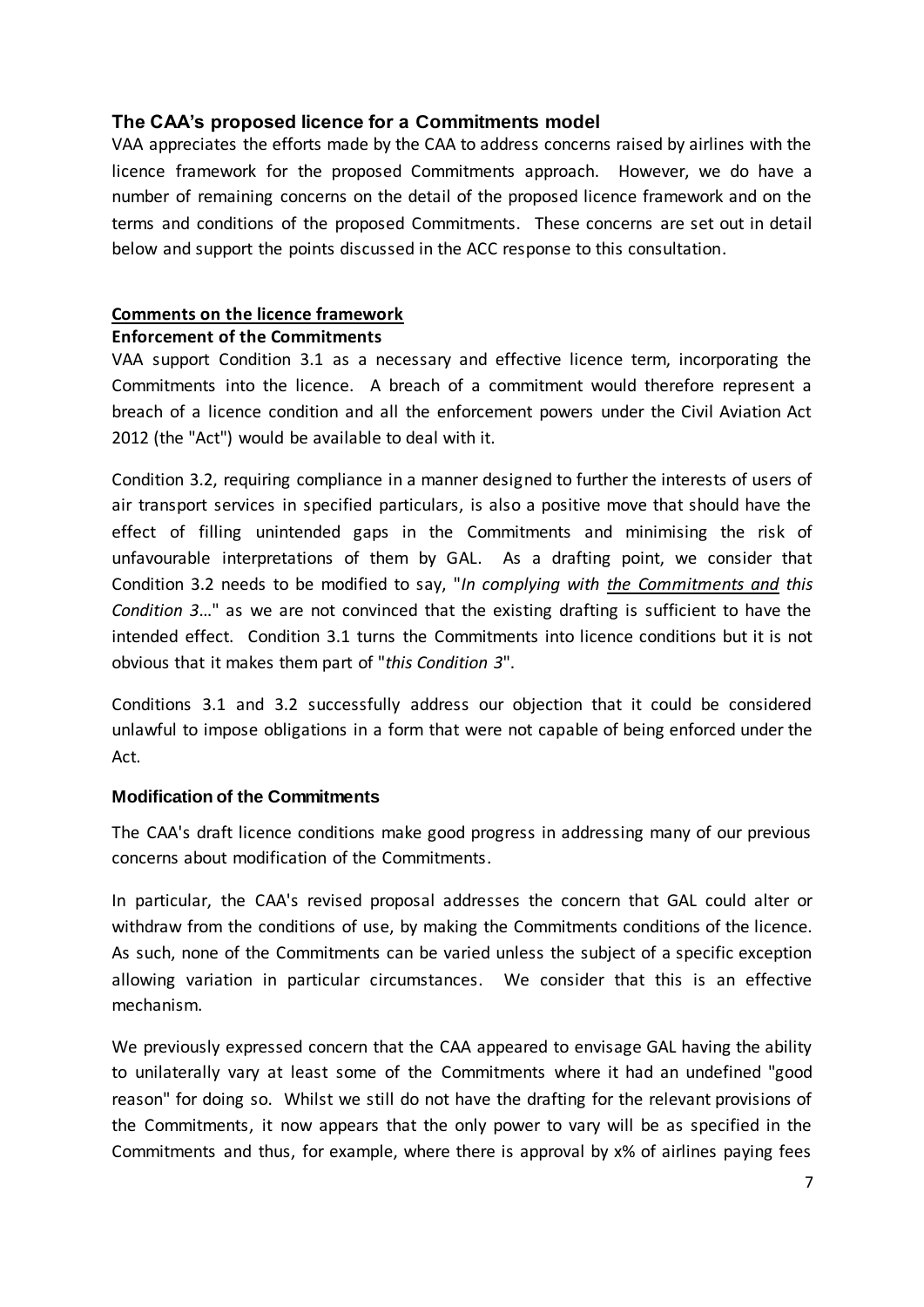calculated under the Commitments. We consider that this could address our concern (subject to comments below about the particular percentage).

We previously expressed concern that the proposal would remove the statutory processes surrounding the modification of regulatory obligations, including rights of appeal. The CAA has correctly pointed out that section 21(3) of the Act envisages circumstances in which conditions can include powers of modification other than under the provisions of the Act (and, thus, without a right of appeal under the Act). Changes are possible only:

*"if it specifies or describes—*

- *(a) the circumstances in which it may be modified,*
- *(b) the types of modification that may be made, and*
- *(c) the period or periods in which it may be modified."*

We cannot say if these requirements are satisfied until we see the drafting for the variation provisions in the Commitments, but we can see that the conditions could be satisfied. The drafting implies that the power to modify in this way should be limited to a narrow range of situations.

Subject to the drafting of the relevant provisions of the Commitments, the approach suggested by the CAA could be sufficient to overcome our objections based on modification powers to the legality of licence-based Commitments.

We do still, though, have an issue of principle with the modification proposals. We accept that there are circumstances where modifications will be uncontroversial and where there is a good case for some sort of "fast track" procedure. It may be that if there is 100% or close to 100% support by airlines and by GAL for a modification then it is enough that the CAA has a power to intervene of its own relying on Condition 3.2 if it considers that the amendment nevertheless is not in the interests of air transport users. Where, however, there is significant airline opposition (which could be the case with objections from airlines accounting for far less than 49% of fees paid under the Commitments), we do not agree that the rights available under section 22 should be denied, namely:

- a formal explanation of the reasons for making the modification;
- a period for making formal representations;
- a reasoned response to representations; and
- a right of appeal rather than just judicial review.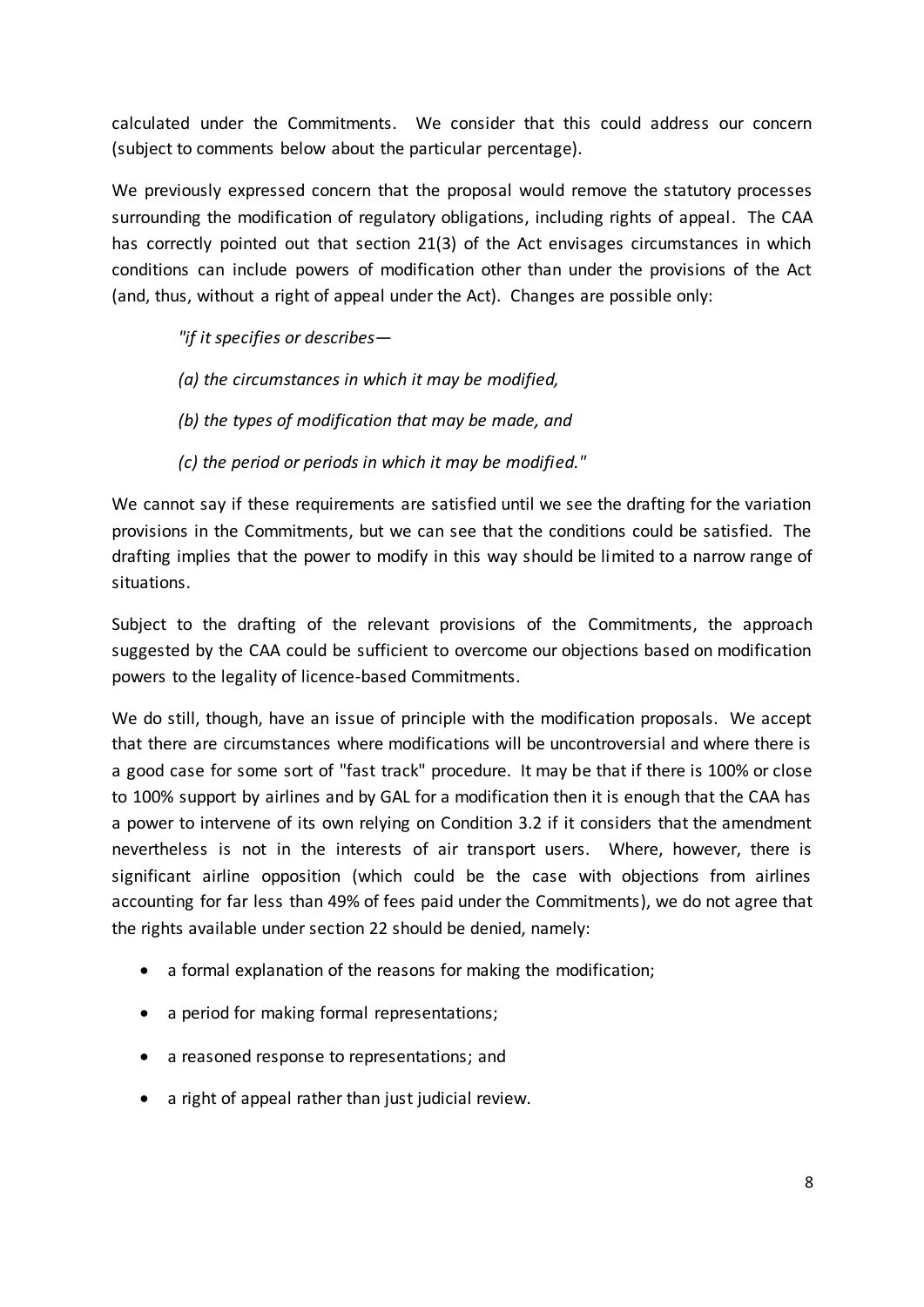In the circumstances, we would suggest that the ability to use the section 21(3) route rather than the section 22 route should be restricted to those circumstances where there is unanimity over the proposed modification, 90% support seems appropriate. Of course, the extent of airline support could be something taken into account by the CAA under section 22 where there was a high level of support but less than 90% support.

The other issues with any proposed approach to modification depending on endorsement by a given percentage of airlines paying fees under the Commitments are that:

- there may be issues about how to calculate the relevant percentage, e.g. where an airline pays some fees under the Commitments and some under bilateral agreements or where percentages vary over time. This is only compounded by the fact that support required varies depending on the type of modification; and
- there may be circumstances where it would be legitimate for an airline to object to a modification even if it does not pay fees under the Commitments or otherwise qualify to be counted in the relevant percentage, yet the section 21(3) approach would not necessarily give any prior notice to that airline or any opportunity to make an informed objection.

We therefore propose that the modification process in the Commitments requires the support of airlines representing 90% of passengers, excluding any airlines unaffected by the change. This would at least minimise some of the risks (which we raised in previous responses) in this respect since it would effectively limit use of the mechanism to uncontroversial proposals.

# <span id="page-8-0"></span>**CAA resolution of disputes**

We remain unsure what the CAA has in mind in respect of dispute resolution. Paragraphs 22 and 23 of the letter create some confusion.

It appears that the CAA has in mind acting as an avenue of appeal from decisions under the Commitments in relation to proposed modifications. This appears to be based on a misunderstanding of what GAL is proposing. GAL does not appear to suggest that there should be any role for an arbitrator or independent adjudicator in modification of the Commitments. Modification depends simply on numbers of airlines in support - 51% of the relevant airlines. The independent adjudicator role described in the heads of terms for the Commitments appears to be limited to disputes over compliance with the Commitments, not over modification to them. Moreover, the decision of the independent adjudicator is only temporarily binding pending a reference to the courts or mutual agreement, so there is no need for an appeal to the CAA, under GAL's current proposals.

In the circumstances, we consider that draft conditions proposed by the CAA, Conditions 3.4 to 3.6 should be deleted and Condition 3.7 modified to delete reference to Condition 3.5.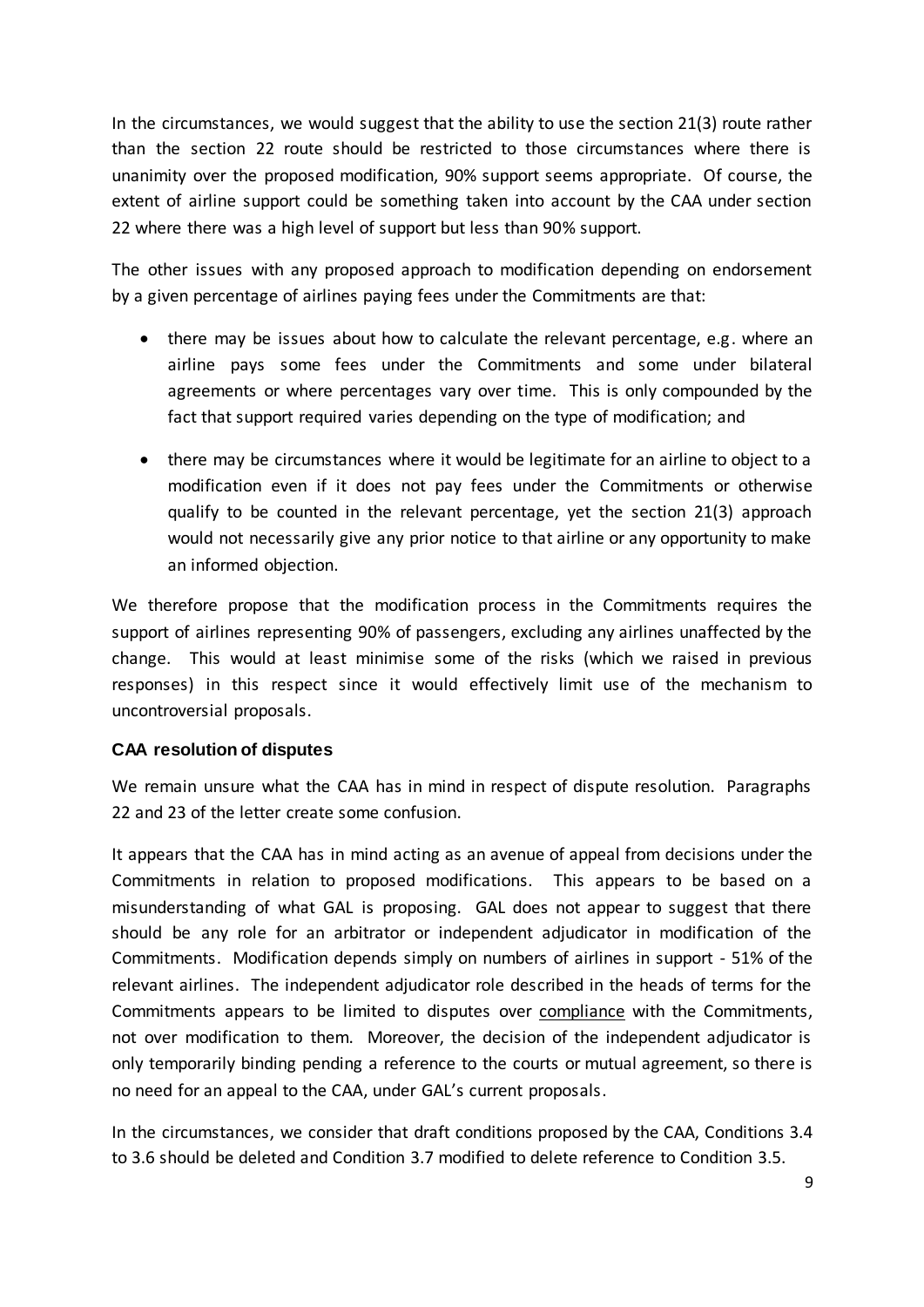## <span id="page-9-0"></span>**CAA power to freeze charges**

The CAA has provided a little more information on how the proposed power to freeze charges would work and why it is limited to charges. This extra information is sensible. We still believe, though, that the power should go further and allow the CAA to reduce charges. At a minimum, we believe that it should allow the CAA to reverse any recent increase in charges not approved by the CAA as our concern is that the Commitments, being novel, may leave scope to GAL to increase prices without prior notice to or approval by the CAA in some circumstances but in a way that is nonetheless seriously detrimental. The CAA needs to have powers to enforce quickly and effectively and it may not always be in a position where it can act before an increase is imposed. Merely freezing prices is not enough, especially as it is not clear whether this would be a nominal or real terms freeze.

#### <span id="page-9-1"></span>**Licence revocation**

Finally, we also believe the draft licence should be clearer on what would happen in the event of a licence revocation. Presumably GAL wouldn't be able to levy any charges to passengers/airlines in such a situation per section 3 of the CAA 2012. Either way, VAA believe the licence should be clearer on the intended effect of revocation.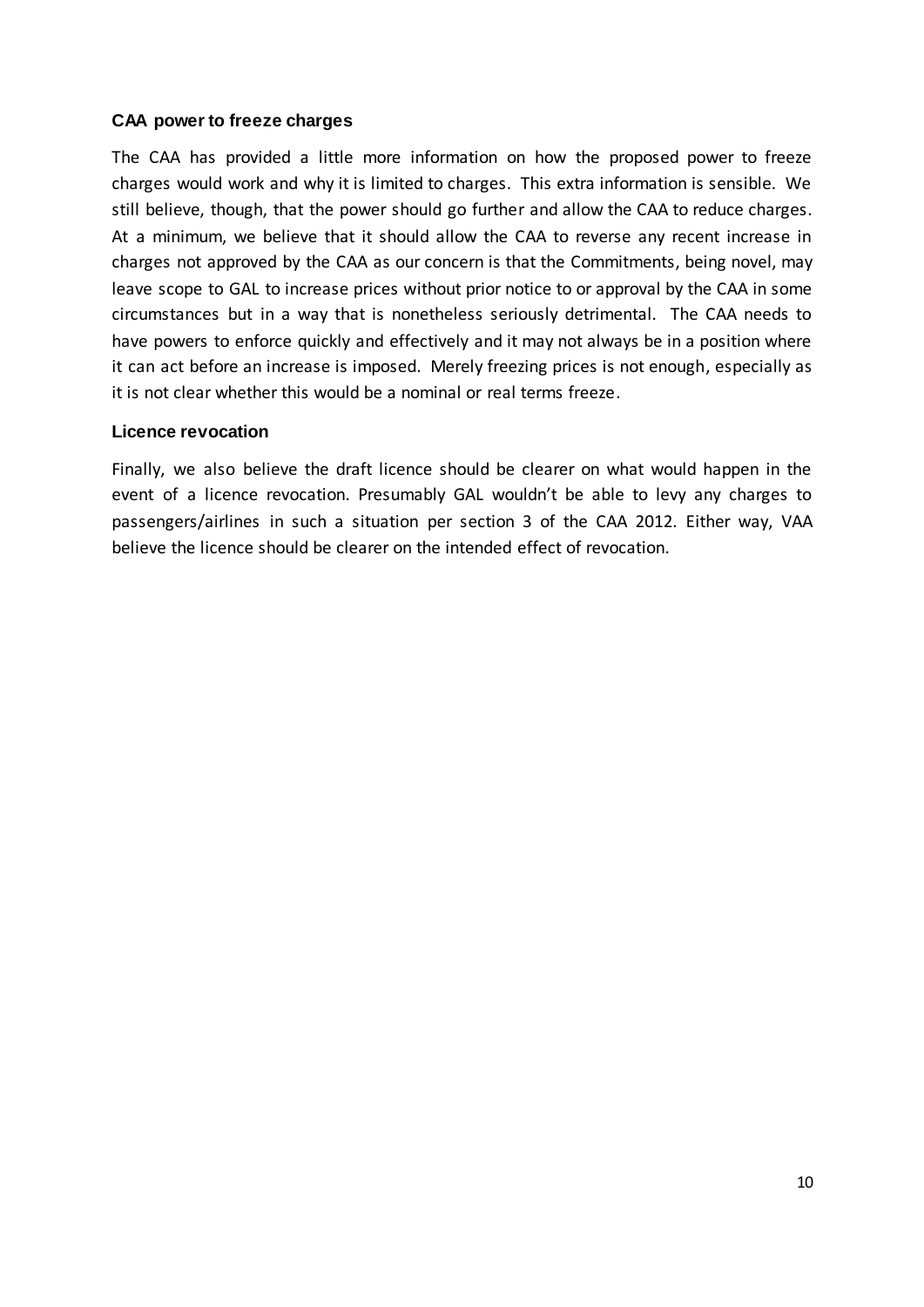# <span id="page-10-0"></span>**VAA's view on GAL's revised Commitments proposal**

## <span id="page-10-1"></span>**Summary**

The CAA has asked for a view on whether GAL's latest proposal on Commitments addresses the concerns raised previously. VAA's view is that the latest version of GAL's proposals are not in the interest of passengers and contain a number of issues and risks.

VAA notes that the revised terms are also a long way off the type of commercial agreements we would normally expect with GAL appearing to 'cherry-pick' elements of a contract it finds attractive whilst offering little or no safeguards to its customers.

 $\chi$ 

VAA's particular concerns are:

- GAL's proposed price remains too high compared to expectations of a fair price and even above the CAA's initial proposals;
- Allowing uncapped premium charges to be imposed by GAL could incentivise the airport to degrade services that we take as standard today to the minimum and to introduce new charges to maintain them at existing levels;
- There are considerable risks to the out turn price to be paid by airlines caused by the CRD, any second runway proposal, generous bonus payments, ancillary service charges and premium service charges;
- The pricing principles that will be used by GAL do not form part of the Commitments and are subject to change. It is not clear what protections there are to stop the airport exercising its market power for example by unreasonably discriminating between airlines or categories of flights;
- VAA considers that GAL's ability to change the terms of the Commitments needs to be more tightly constrained;
- VAA believes there are significant weaknesses with the service quality regime proposed and if Commitments are to be workable, a more commercial, focussed and output based regime needs to be enforced. In particular, with neither Commitments to deliver particular capital projects, nor a strong service quality regime, there is a significant risk that GAL would delay necessary investment or refuse to make investments unless airlines agreed to further price increases. We do not consider that the SQR regime, especially the one proposed by GAL, is strong enough to incentivise GAL to make necessary investments because: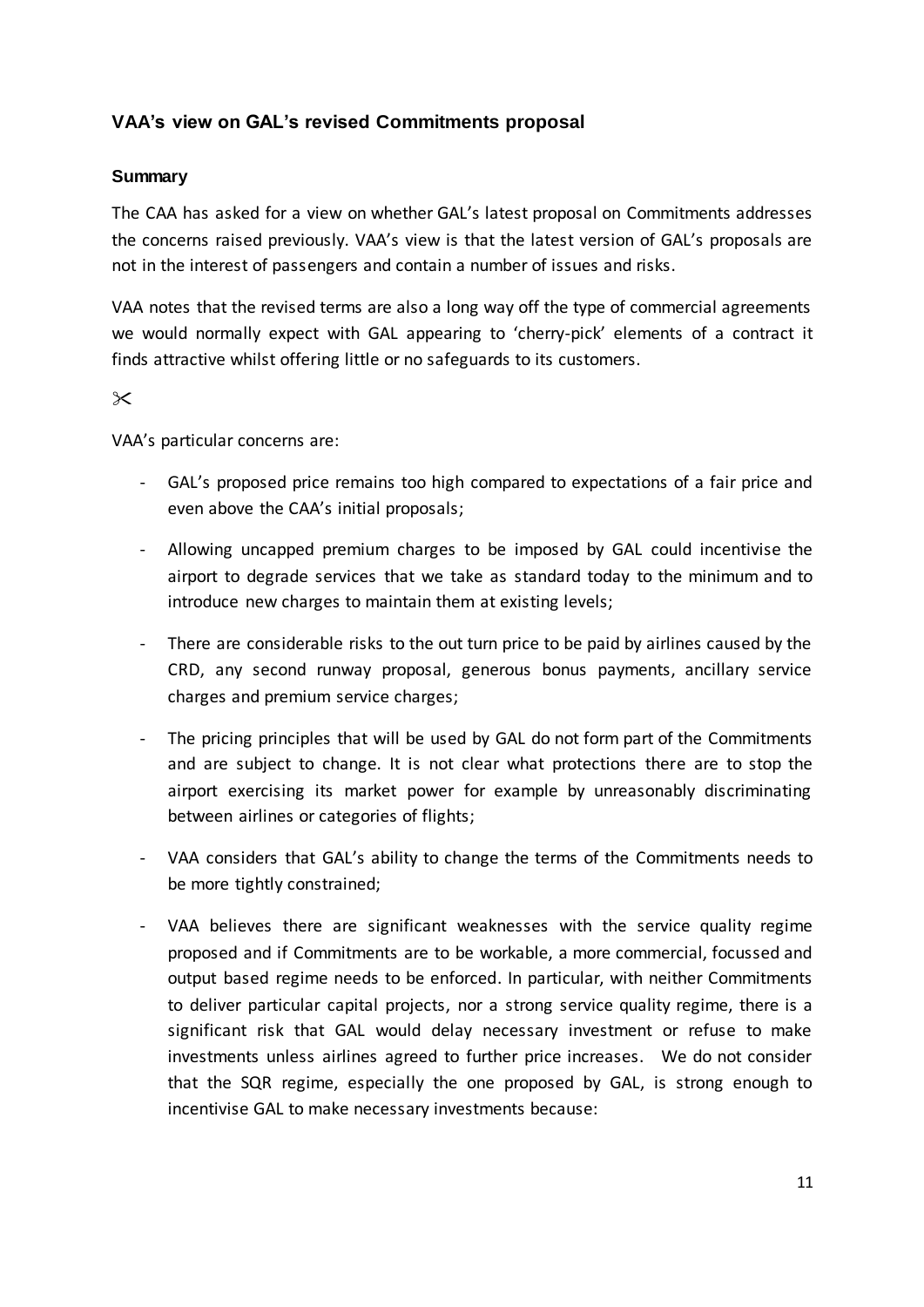- a) the rebate payments could be small in relation to the cost of the remedy (it would then pay to fail);
- b) the SQR scheme does not provide cover for all facilities that are necessary, especially on the airfield. For example, if a taxiway was congested or needed resurfacing, the airport would be unlikely to pay rebates;
- c) under GAL's proposals, rebate payments would be halved from the existing level and could be offset by generous bonus payments, significantly reducing GAL's exposure to financial risk under the scheme.
- − It is not clear that airlines would be provided with sufficient information to be able to ensure that GAL's charges were consistent with the price Commitments. Even so, monitoring compliance with the Commitments would be much more complex than monitoring a RAB based price control and there would be significantly less certainty about the price path of airport charges over the period.

There also remains considerable uncertainty over the process beyond the 7 year commitment period both from CAA and GAL perspective as to how market power and the appropriate on-going form of regulation and price will be judged.

Therefore, VAA does not believe that GAL's revised commitment proposals are in the interest of end users.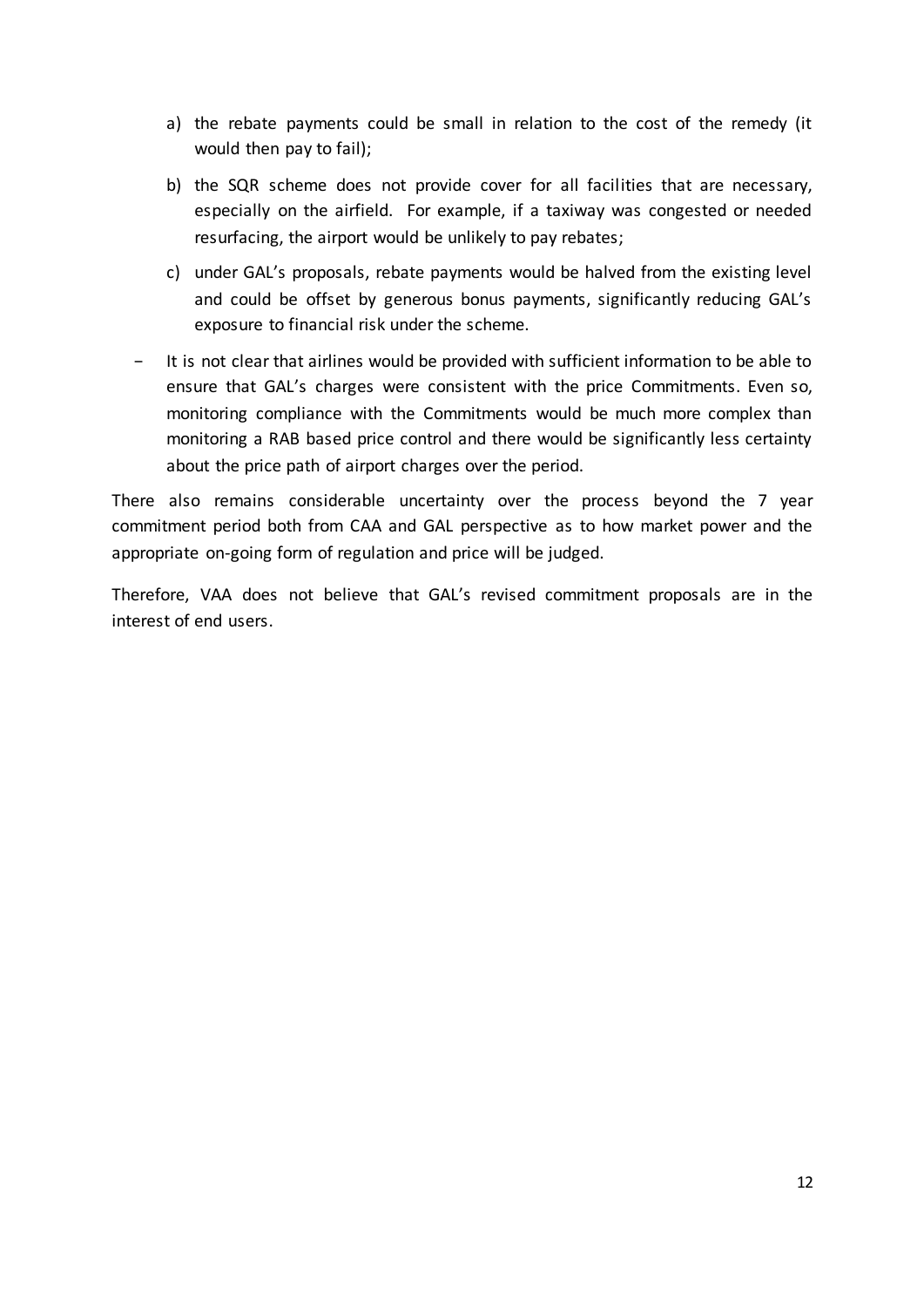# <span id="page-12-0"></span>**VAA evaluation of GAL's Commitments**

VAA has a number of further detailed points on the revised terms. These are explained in below.

# **Pricing**

- The Commitments proposal of RPI +2.5% is above the CAA regulated price proposal and significantly above VAA's and the ACC's expectations on price. GAL seeks to advise of a blended yield of RPI +1.5%, which would reflect the average price paid by airlines, it is therefore difficult to assess the price path for individual airlines so we have to assume the price of RPI +2.5%. VAA also notes it will be difficult to monitor compliance with this proposal as other airlines will not be able to see the contracts or the resulting revenues.
- We do not consider that GAL's commitment that specified activity charges should be set at a level which is "fair, reasonable and non-discriminatory" provides any real protection as it is not clear how this would be judged in practice. These charges are not covered by the Airport Charges Directive.
- Allowing uncapped premium charges to be imposed by GAL could incentivise the airport to degrade services that we take as standard today to the minimum and to introduce new charges to maintain them at existing levels.
- The CRD introduces complexity and uncertainty into the Commitments and we do not support it. It would be sufficient for the existing correction factor mechanism to continue.
- Moreover, there is significant risk for airlines that fall outside of any bilateral contracts created by the CRD. Where there is an income shortfall, the non-contracted airlines cannot be expected to make up the shortfall in income. If GAL enter into a contract with an airline that means that specific airline will not be liable for their proportion of the shortfall (under the negotiated terms of that contract), then this proportion must be borne by GAL, not reapportioned to the non-contracted airlines.

# **Second runway**

 VAA believes it is inappropriate for passengers to pay an open ended sum in advance for the development of a second runway. These charges should only be passed on once any second runway is operational.

# **Airline Service Quality**

 VAA continues to have a number of concerns with the airline service standards included by GAL in its draft commitment terms: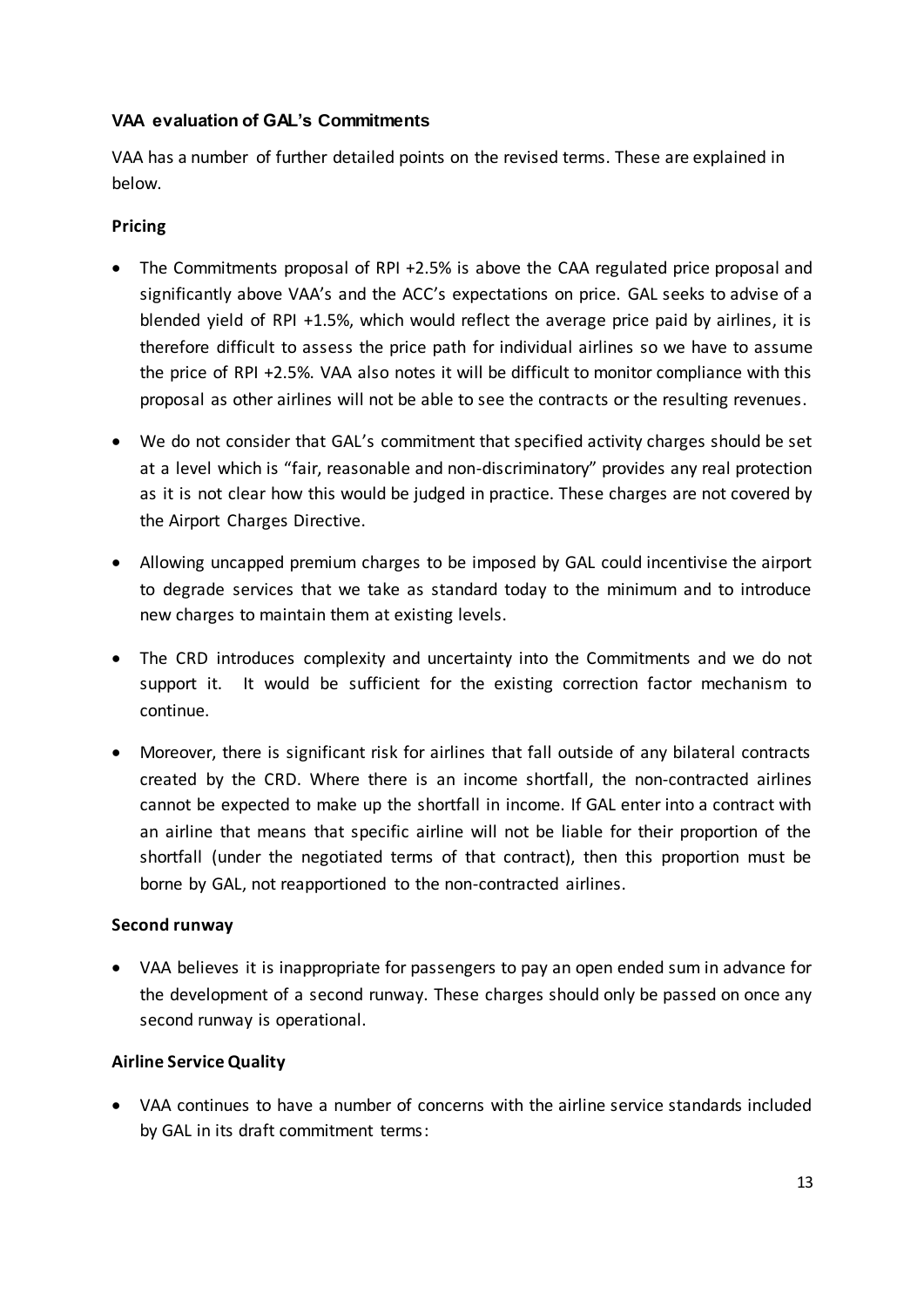- − It is not for GAL to set airline service standards. The passenger purchases a ticket with an airline based on the experience the airline has sold to the passenger and that the passenger expects to receive from such airline. The contract is between the airline and passenger only.
- − The airlines are responsible to passengers only for airline service quality. Therefore it is not acceptable for GAL to able to forego rebates to airlines based on the airlines' performance to a passenger.
- − In addition, GAL is maintaining a right to unilaterally adjust the standards which is not acceptable.
- − Moreover, if these terms are to be included within a regulatory licence it is not appropriate for the CAA to impose economic regulation on airlines that operate in a competitive market.

# **Core Service Standards**

- GAL sets out the ability to adjust core service standards if agreed by airlines that account for 51% of passengers utilising the airport and 51% of airlines responding in writing. This is not workable as Gatwick has a diverse airline base (low cost, charter, leisure, business) and could be discriminatory on certain airline groups.
- A proposal for how to amend this is covered in the licence section of this response.

# **Capex Commitment**

- GAL have said that they are incentivised to deliver capital investment but this has to be backed up with a contractual commitment to deliver. It is not clear how GAL will consult with airlines (who are best placed to represent passengers) on future infrastructure requirements. Combined with a very weak service quality commitment the VAA has significant concerns that this could lead to a degradation of service to passengers. The setting of an arbitrary amount of capital to be invested each year does not solve this issue.
- The revised Commitments on capex are vague and merely state the commitment to :
	- o *maintain and develop the infrastructure of the airport to enable the airport-wide service standards to be achieved* – it is difficult to see how this could be enforceable;
	- o *maintain the airport to comply with applicable health and safety requirements –* GAL are merely stating they will comply with the law; we would assume that should be taken as a given; and,